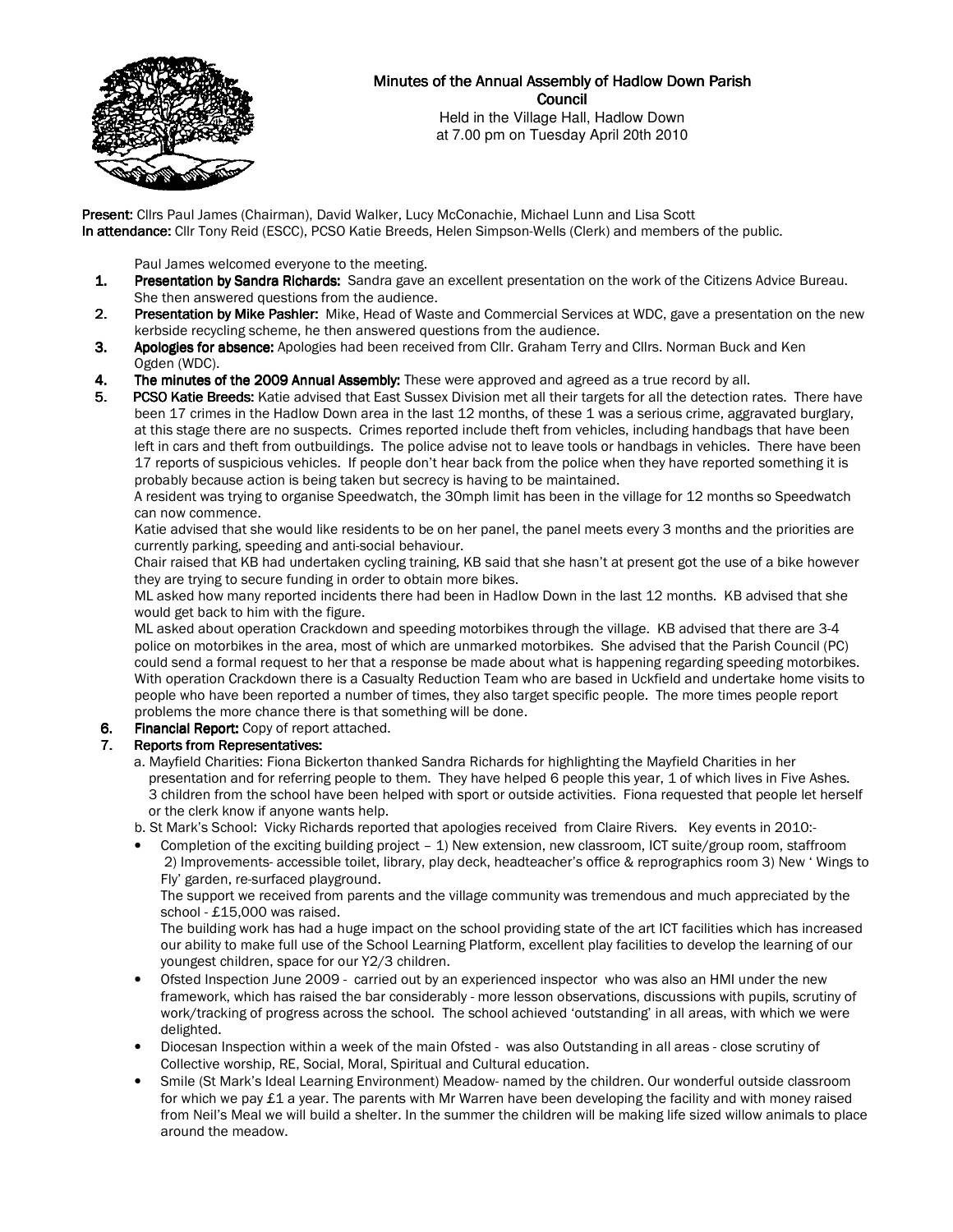- Grants- we have been lucky in securing a number of grants that enable us to carry out exciting projects and the latest Big Lottery sum will provide the funding for the New Hadlow Down Village Hall film.
- Further links- in addition to our links with a school in Ghana and London, we now have a link with a school in Pinneburg, Germany.

The school also enjoyed a videoconferencing project with some East Sussex schools. Conclusion:-

There have been so many events and wonderful learning opportunities they are too numerous to mention, but all who work at the school are proud of the strong connections we have with the village and we appreciate the terrific benefits of such a positive relationship. The villagers are friends of St Mark's joining us for social events, helping with clubs and special occasions, such as, World Book Day and Skill Share Day. As Head, when I first started I joined in village events, such as, the Variety Club to get to know people, but I now feel we have so many friends in the village, and greatly value the warmth with which the school has been taken into the heart of the village. Thank you, all, it makes the school a very special place for our learners, in this very special village.

## 8. Reports from Councillors:

## a. Planning, Rights of Way, Highways and Footpaths – Cllr. David Walker. – Chairman of the Planning Committee:

Planning - There haven't been many controversial planning applications this year and may that continue. We on the Parish Council are having to change the way we look at the plans as we are having to come into the 21<sup>st</sup> century, this entails viewing the plans via the computer on a screen. This will take a bit of getting used to.

 As you will all have seen and read the New Inn may be getting a revamp and this Parish Council is completely behind the scheme. The Chair advised members of the public that the pre application plans for the New Inn were available for inspection after the meeting and people could put their comments on the paper provided.

As we live in an AONB we always take this into consideration in making decisions, although we make our views known, WDC have the last word.

Highways - I have regular meetings with ESCC Highways every three or four months. At these meetings we discuss the condition of roads, blocked gullies, overgrown hedges and overgrown footpaths.

Many repairs have been carried out this year, the Main Road exiting the village by Waste Wood, repairs around drains making it better for cyclists, but there are still many more to go. As we all know this winter was a very bad one and the roads are now in a very poor state. ESCC's priority is to repair the main roads so the lanes are still left full of holes. As I have been told a pothole is defined as 2" or more deep. A lot of the gullies have been cleared but this is an ongoing thing.

So these meetings are worthwhile and do get things done, so if you see any problems please let us know and this will be reported to ESCC and we will try and get it unblocked, cut back or repaired.

If you have a hedge which is overhanging the road, footpath or sign please do your bit and cut it back making our village a nice and safe place to be. After the birds have finished nesting!

I have noticed over the past year that there have been more dog fouling of our walkways. Most people do collect and bag it up but there are still those who don't and spoil it for the rest of us, so if you don't presently pick up please could you do your bit and do so.

#### b. Burial Ground – Cllr. Paul James – not much to report.

c. Neighbourhood Watch, New Village Hall Working Party and Playing Field Committee - Cllr. Graham Terry - NHW -The police tell us that crime is falling – it doesn't feel that way in Hadlow Down this last year. The burglary and assault in Wilderness Lane was horrific and, hopefully, a one-off. But there have been numerous other incidents that NHW members have reported. Thefts have been far too frequent – my own front gates were taken at 7 pm on a Saturday night for example - and NHW members have reported a number of suspicious vehicles seen in the area. We continue to report all incidents, no matter how small, as it is very important that we don't allow the impression to grow that "It's not worth reporting, nothing ever happens". By continually reporting our suspicions and the actual incidents that happen we will catch some of the people that make our lives unsafe. Please encourage all your neighbours to join NHW to give the best chance of success.

Remember that you can always use the Police non-emergency number to report suspicions but do use the 999 number when you need an immediate response. The police non-emergency number is 0845 60 70 999.

New Village Hall Working Party - A considerable amount has happened over the last 12 months, culminating in a report and recommendation to the Parish Council last year. The Parish Council fully supported the recommendations – in brief, a new Community Centre on the Playing Field and have included funding for part of the design stage in this year's precept. A new Community Centre was a clear outcome from Michael Lunn's Parish Plan work as well as the work done by the Committee.

We have spent time at Lewes in the archives sorting out the ownership of the existing Hall and so on and have also had meetings with the experts in NALC , AiRS and SALC on how to proceed and the ways of money raising etc.

The next stage is to form a new Committee to take the next steps forward and Barbara Beaton from AiRS has given us ideas on how this is best taken forward.

At the same time, Vicky Richards and Rachel Lewis have got funding for a School project which will have the children interviewing interested parties and finding out in more detail what the needs of the new Community Centre will be. This is a very exciting project and will, we are sure, give us a firm platform when we start the fundraising.

 Playing Field Committee - Very exciting work this year on the Playing Field facilities. Peter Gillies and his team applied for and got a grant for a play area and work has started. Already there is a new ball wall in the pit which children can use to kick balls against or use as a goal or cricket stumps, together with a new swing on the tree which is safe to use for the children without removing any enjoyment. The final area will include an aerial slide and underground tubes for the children to crawl though. The aim is to have something for all ages to use by having different parts of the Playing Field with different activities. A tremendous vote of thanks must go to Peter for the drive and work he has put into the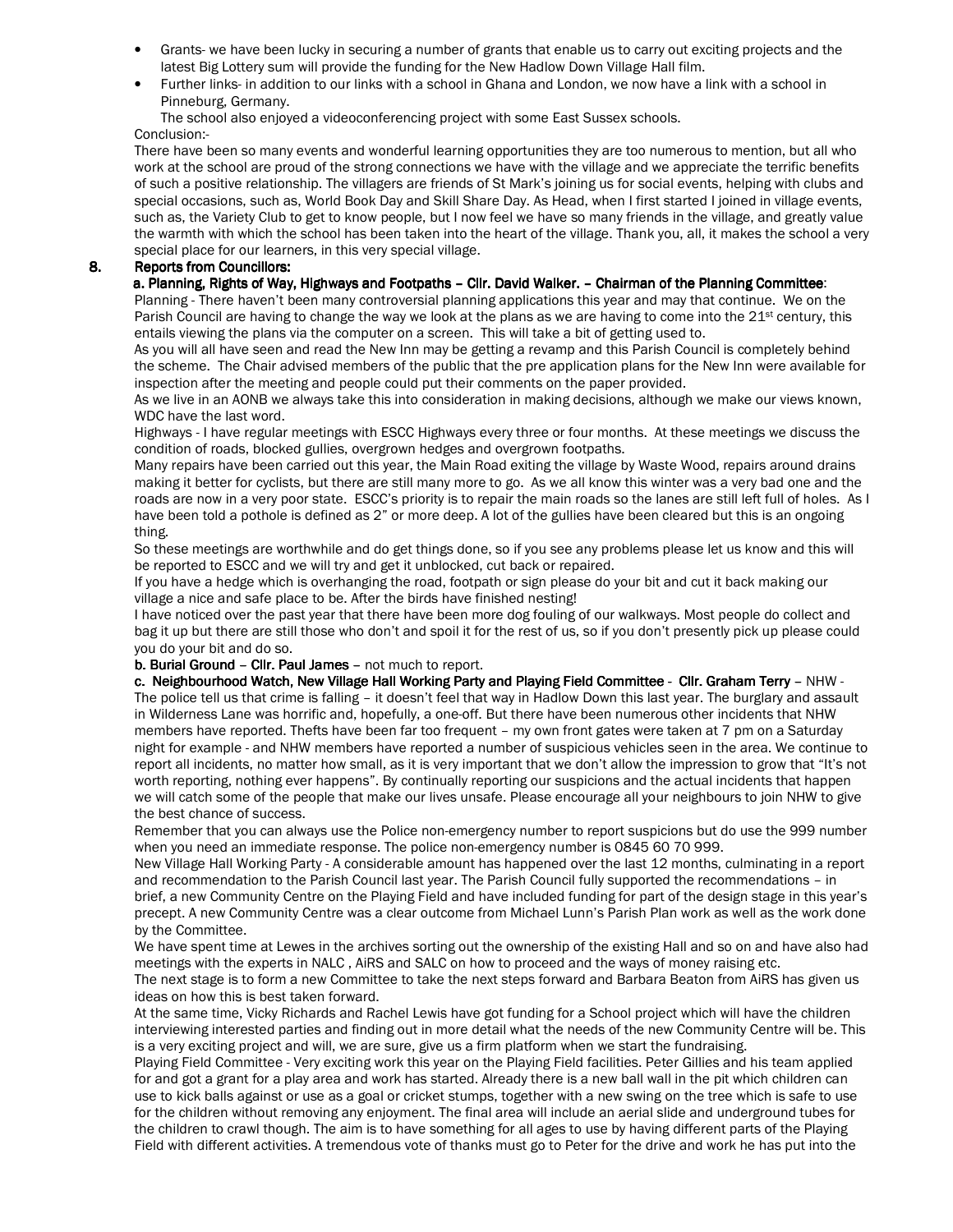project. There is no doubt the area will be a tremendous asset to the Village and we must organise an official opening ceremony when the work is complete.

In addition, the football teams from Jarvis Brook seemed to use the playing field facilities a great deal and some Hadlow Down children have been involved there and in the other football "training" which has taken place each week with some of St Mark's children.

Speed limits - The new speed limits have been in place for almost 12 months now and whilst speeds have reduced there are considerable numbers of drivers, including our residents, who detest the limits and completely ignore them. We had hoped that we could operate Speedwatch here but the antagonism shown by some residents coupled with a general lack of support has caused that project to be cancelled. It is a shame as the new limits would have helped to make the Village safer, if we could encourage their observance.

Village Fayre and Winterfest - I cannot end without mentioning these 2 Village events. The Fayre was financially less successful this year although very much enjoyed but the Winterfest was both enjoyable and financially successful. We are always looking for ways we can use any profits to help the Village and if there are any other good causes we can support please let us know. Meantime, make a note of the next Fayre on 19th June this year.

d. Wealdlink - Cllr. Lucy McConachie - Over the past year I have continued to follow the changes in the bus timetable and even though we have gained one extra journey on the 319 service, it is always under review and the times have changed again recently. I spoke to a bus user last week at the bus stop and she told me the bus company keep them well informed of any changes.

We have also gained a Monday shopper service to Eastbourne, the 196/7, I have leaflets with details available. From March this year, parishioners have the chance to access the Wealdlink service. This is a great service for anybody who can't access public transport or have no transport of their own. It's a flat rate of £1 to the Crowborough supermarket of your choice, it picks you up at your door and helps you unload when you get home. You have to phone and book the night before and leaflets for this service are also available.

e. Village Hall Management Committee, Youth and Emergency Planning - Cllr. Lisa Scott - VHMC - Last year the Village Hall Committee decided there were some major priorities if they were to continue to function properly as a venue for village meetings, clubs and entertainment. After the bitterly cold winter of 08/09, it was important that the building should be warmer and more inviting. We already had the excellent blinds and it was decided that cavity wall insulation should also be installed. In addition new electricity meters were required because the old ones were malfunctioning and not covering the electricity bills! This work was completed with financial help from the Parish Council in the autumn and the benefit was immediately apparent. The Hall is never going to be really cosy but it does seem to hold the heat better than it did.

There are still many tasks to do. The roof insulation and replacement of the ceiling tiles is an important area to address; apart from the obvious benefit of warmth, the Hall would look less scruffy if they were replaced, however none of this can be done until the roof leak is mended and the bucket taken away. It is hoped that we might be able to do something about this in the coming year.

More important still is the issue of safety, the fire exit steps on the north of the building need urgent attention and access to the front entrance needs a rail, a ramp, or both as there have been one or two near accidents there. On the plus side we do now have a removable ramp for disability access on the south side of the building – it just needs a bit of welding done!

Parking, that perennial problem, is still causing difficulties. In order to help our neighbours we have now got parking notices and cones to exclude vehicles from areas where emergency vehicles would find it difficult to get by. Villagers, who are regular visitors to the Hall know to park elsewhere, but when there is a large function like the Horticultural Society Show, the Variety Club performances or more recently the Bowls Club's Round Robin Tournament, the horrendous parking often causes irritation and a certain amount of bad temper, which mars an otherwise pleasant occasion. Any constructive suggestions as to how we can solve this difficulty would be welcomed!!

It can't have escaped anyone's notice that the recent appalling wet weather over the past couple of years is contributing to the erosion of the sides of Hut Lane and the failure of drainage; most of the subsequent mud and rubble ends up at the front of the Hall and blocks the gullies on the south side of the building. During the winter months the main access to our Hall resembles a mud-bath; again, we are trying to address this problem.

This year the Hall has been used pretty extensively. Bookings for parties have increased, the improved appearance of the building must have helped, and the regular bookings for clubs have held up well. The Bowls Club and the Variety Club have increased their membership, the latter also spawning a tap-dancing group which now meets on a separate night of the week.

Last year the Hall hosted a number of interesting functions. In May the Village Hall Committee and the Horticultural Society arranged a Plant Sale and Coffee Morning. This proved to be very successful and another one will be held on Saturday May 22<sup>nd</sup> this year to which everyone here is invited. The Hall Committee also hosted an Open Day in July when the Village Print was launched, if you haven't already seen it, it's on display tonight.

In addition the Hall was the venue for the Variety Club's very first Murder, Mystery Night (so popular that they subsequently 'toured' to West Kent College) and their November shows. In the autumn, and in line with our current thinking, there was a Talent Night for the youth of the Village and the surrounding area. It was good to see so many talented children and teenagers using the place; another Talent Night is planned for this autumn. Recently there has also been a performance by the Rude Mechanicals for the younger children of the Village and it is hoped that there will be a few more occasions like this.

Financially this year has been a bit of a struggle but the Committee appreciates the help and encouragement of the Parish Council and until the New Community Hall is built hopes for their continued support.

Youth - Now I am more settled in as a Parish Councillor, I have made a very small step with my roll as Youth Councillor. I know there is a demand for a youth club in the village as the previous club was very well attended. I think its downfall was through the lack of storage here in the hall for equipment and adult volunteers.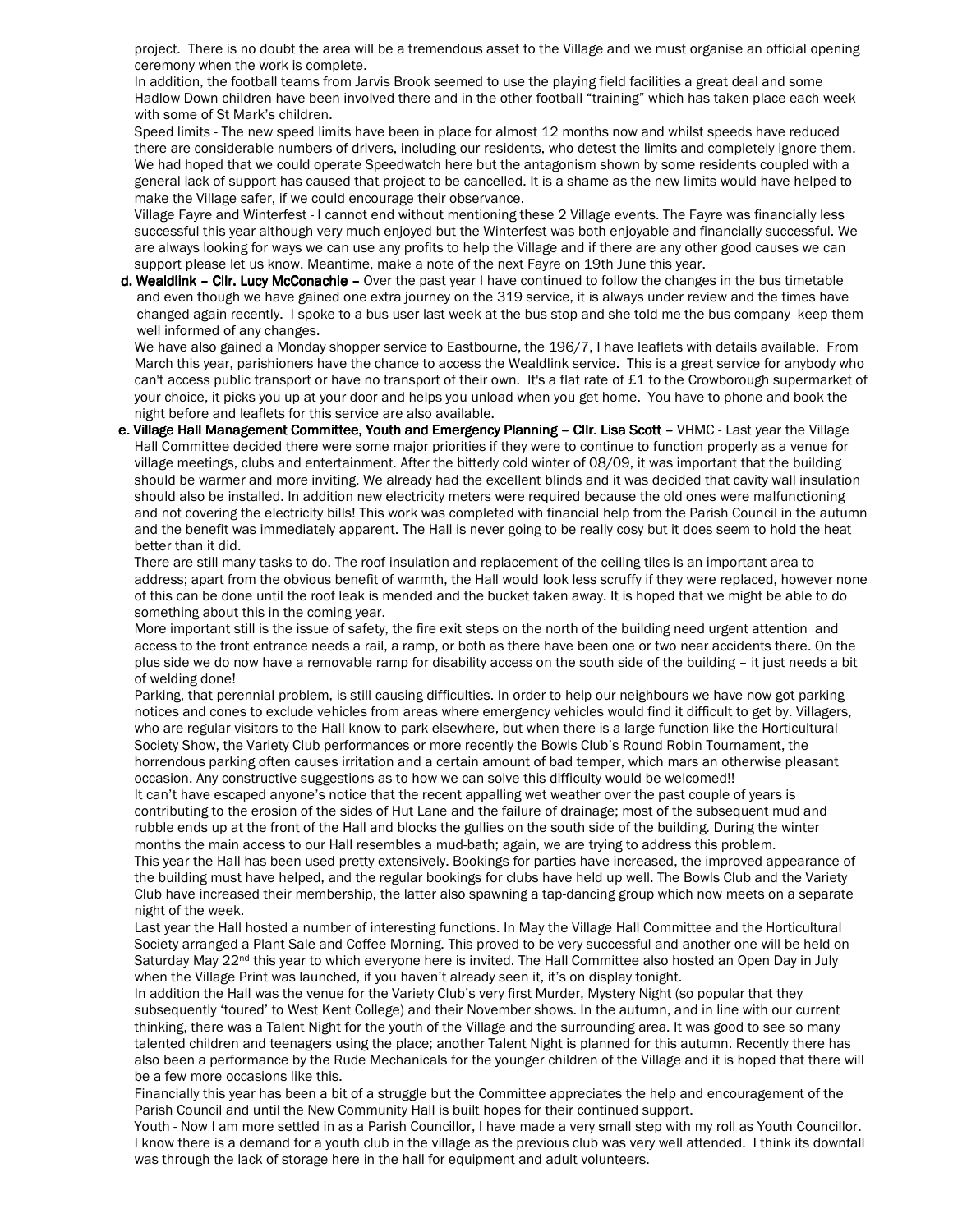#### So we need a rethink

I requested ideas and offers for help via The Parish Magazine. I received one reply. This was from a young girl who does not even live in the Village yet but found the information on our village website. But who am I kidding no self-respecting teenager would be seen reading the Parish Magazine.

My next plan of attack will be to invite a band to play here in the Hall (my contact for the band is currently stranded in New York) and I hope like the Pied Piper I can lure the youth of the village in and ask them what they want. I will keep putting on similar events in the hope they will start to tell me what they like/don't like, and hopefully with my help start to plan their own ideas, whether it be trips out, or using the hall or playing field.

I would still be looking for some adult input and offers of help for these events.

In the meantime the Parish Council will be supporting the Playing Field Committee with the exciting new play area and Hadlow Down Toddler group. The Village Hall Committee is also concentrating on holding more shows including another Talent Night all aimed at our younger villagers.

Emergency Planning – report provided by Eddie Westfield – The Emergency Plan team has had a fairly quiet year compared with previous years in communications, training and development matters for a number of reasons. In the Autumn of 2009 John Wood, the Wealden Emergency Plan Co-ordinator was promoted to another position within WDC and it was decided not to replace him. Instead the responsibility for Emergency Plan Co-ordination was passed to East Sussex County Council officer Jim Foster as an extra responsibility to his existing remit. After an initial exchange of recognition it is regretted that the Emergency Plan Team has heard nothing from East Sussex County Council regarding Emergency Plans since.

Being a member of the Emergency Plan Team is probably one of the most unattractive roles that any local volunteer can take on. Unlike the New Village Hall Committee where a vision of a grand new building and facilities can be worked toward, or a Playing Field Committee who see through projects to benefit the younger members of our community and other exciting things dedicated parishioners get involved in, such as improving youth facilities and in the case of the Parish Council generally working on behalf of all villagers for a better place to live, the Emergency Plan can have no final goal, no wonderful vision of the future, in fact everyone in the village hopes they will never have to hear that the team have achieved anything and the team themselves hope they will never be called upon to prove their worth or have to act in any way on behalf of the village. It not only seems a thankless role, but as long as there is no major emergency it will always be seen as thankless role! It is, therefore, understandable that occasionally some team members will also take on other more exciting village volunteer responsibilities and find that the time they can give to the Emergency Plan is lessened. Other commitments outside of village interests can also mean members will sometimes not be able to offer as much input as they had in the past.

After discussion with members of the team, ex members of the team and some potential new members it is apparent that the consensus of opinion among all those is that however the circumstances of team members change they should not be lost to the Emergency Plan and, if willing, once having served on the Emergency Plan Team should always be updated with changing information, plans and procedures etc. This suggestion does mean that parts of the Parish Emergency Plan Document will have to be re-written and the chair is currently in the process of producing a draft that will be presented to the Parish Council for approval in the near future.

The Team's biggest concern over the last year was the Swine 'Flu epidemic and a close watch was kept on developments. Advice notices and links were posted by the Team in the Parish Magazine and on Hadlow Down Online. It would seem that the threat of a major emergency has receded but the team will continue to monitor the situation. The major power cuts that affected the village in May/June of 2009 did not actually constitute an emergency under the remit of the Emergency Plan Team but did throw up some interesting and perhaps useful points regarding communications in an emergency, not least being the almost farcical EDF and Red Cross arrangements which, amongst other things left Wealden District Council unaware of any problem for nearly 48 hours. Arrangements were made for discussions between John Wood and EDF to ensure that similar problems never happened in the future. No notification has been received by the team as to the outcome of these discussions and whether they actually took place after the District/County responsibility changes.

During the severe snowfall weather earlier this year the chair decided it would be appropriate to access details and contact all those on the 'Vulnerable' list of the Emergency Plan Survey. Although no one needed help other than they were getting from their families, friends and neighbours, the positive feedback from those who received a call was most encouraging.

The monthly countywide emergency radio check continues despite the absence of WDC or ESCC leadership and is currently led by one of the village operators. It is noticed though that the lack of involvement from District and County has meant that those participating has become fewer and fewer over the last six months.

The collation of the new Village Emergency Plan Survey was completed last Spring and new copies are in all appropriate locations. All previous data has now been destroyed.

The chair will be writing again to Jim Foster of East Sussex County Council in the next few weeks to try to get more information about the future of Village Emergency Plans and hopes he can rely on the support of County and District Councillors to support the view that the importance of Emergency Plans should not be devalued.

f. Community Strategies, Sustainable Development and Environment Matters - Cllr. Michael Lunn - Community Strategies – 100+ different people from the village took part in the Community Plan sessions. 24 core objectives were identified and of these 8 top objectives were chosen. At the present information is being collated from external sources in order that a draft report can then be produced. The top 8 objectives were:

 Environment and Green Space – to protect village atmosphere from excessive and unappropriate development. Housing – to maintain historical growth rates of housing provision in Hadlow Down i.e. 1 or 2 houses per year. Transport and Access – to ensure speed monitoring through the village and push for a 20mph outside the school during school times.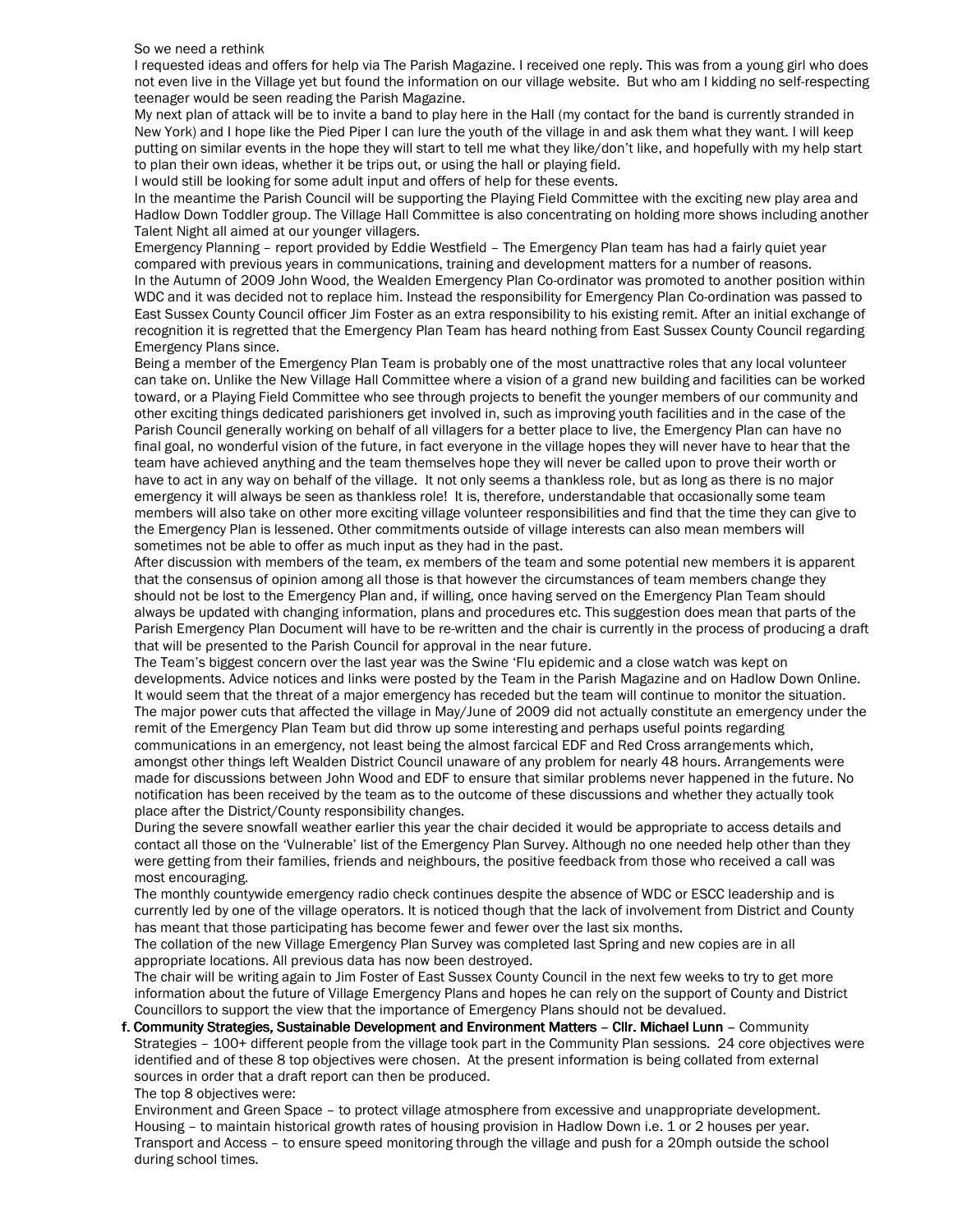Prosperity/Employment and Economy – to protect the village pub (New Inn) as a going concern and its environs as a community asset.

 Health and Social Care – encourage and develop new active village sports clubs for health and recreation in new Village Hall.

Learning/Education/Training – support local village community groups

Community Safety – to support village magazine and village website to improve local communications.

 Culture/Sport/Leisure/Play – design and develop a new Village Hall which incorporates the ability for multiple uses. Sustainable Development – eco lights have been installed in the path of the churchyard. We were waiting for WDC to make improvements to the path from the churchyard to the school, this has now been done however we are awaiting for confirmation from the Church of England that lights can also be put in this part of the path.

 Environment Matters – there is concern over the amount of litter in the country lanes and we would encourage people to pick it up. Julian Michaelson-Yeates advised that he filled 28 sacks of rubbish from a 1/4 mile area of rural lane. He asked that the PC have a strategy for rubbish in rural lanes. ML has through the PC questioned the number of times dog bins are being emptied and whether the charges are too high.

g. Tree Warden - Jo Dummer (former Councillor) - There has been some activity recently regarding a 250 year old oak tree in land adjoining Hut Lane which has had a TPO on it for many years. The owner of this tree has been threatening to fell it and has gone to extraordinary lengths to back his claim that it is unsafe. However, the Parish Council took up the case along with Jim Mellor and although I am not completely up-to-date I do believe it has now been saved and I must leave Helen to fill you in from here. – Clerk advised we are awaiting the outcome of the application from WDC however it looks like it will be refused.

Apart from that and as far as I know there hasn't been anything else of importance to report regarding trees with protection orders apart from Waste Wood. I, along with many other people had always been led to believe that the Wood was protected but it isn't. An application was put in place to secure the woodland some years ago but unfortunately Wealden didn't confirm this application within the necessary six month period so it elapsed. The fact that this Wood is now owned by so many people having 'plots' and have frequently been seen camping in it make it all the more necessary to protect it – that is just my view.

I have made some attempts this year to get the younger children involved with tree planting and the importance that lays behind that.

In the autumn the BBC launched a nationwide exercise to plant a tree between 12.0 – 2.0pm on a certain day. All the trees to be planted had to be registered with BBC beforehand giving type of tree and where, and you had to confirm that you had carried this out within the two hour period. Two of the children from St Mark's successfully planted a young Yew in their Smile Meadow at Waste Wood and received a certificate and congratulations from the BBC Tree Week. I took some lovely photos of the girls through the whole process which St Mark's will keep for posterity. Also, last autumn I spent an afternoon with other children of St Mark's. They collected many acorns, beech and chestnuts and tested them all for growth. They then potted about a dozen of each which I have kept safely in my garden and I'm happy to say that hopefully, by next year a few more plantings will take place in Smile Meadow. Whilst writing this I should mention that I shall be giving up my Tree Warden role. Because of several other commitments I have made for myself in the Village recently I really don't have the time to spare anymore. David Walker did mention he would possibly take it on at some time so until he does or until someone else comes forward if he doesn't I will continue.

9 . Chairman's Report: Another year quickly passed and here we are again, many thanks to all my fellow Councillor's and our Clerk.

 The PC has come under an amount of criticism over the past year. This is a great shame because all of us Councillors volunteer for this job, all be it via an election process. We all work hard with an ever increasing workload. This is not just attending at least 2 meetings a month but a large amount of work in between times as well as attending conferences and training days. We are entitled to claim an allowance of £140 per Councillor and an addition of £230 to the Chair making a maximum of £1210. This amounts to approximately 5% of this year's precept, but we choose not to claim this, but many councils do. So if anyone would like to join us there is a vacancy.

Myself and Graham visited the East Sussex Archive Office in Lewes earlier this year searching for information on ownership of the Village Hall site. This we found out was donated to the Council in August 1950 by the Abergavenny Estate. Whilst we were there we looked at all the PC archives from it's formation in 1905 up to the early seventies and found that some things never change:

- Speeding along the Main Road was first brought up in something like 1910, a complaint about speeding steam vehicles, something we still have today. Complaints about speeding continued and in 1969 a limit of 40mph was offered by ESCC and was finally set-up in January 1972. We now finally have 30mph but still the A272 is a constant source of complaints and criticism.
- Another well documented problem which keeps coming up is who owns Hut Lane and who should pay for its upkeep, 1947, 1948, 1949, 1970, 1972, 1973 and several times since I've become a Councillor. Every time letters written, questions asked, time spent and still the same outcome nobody owns Hut Lane.
- Parking outside the New Inn blocking the footpath and obstructing the way out of Hut Lane, 1967, 1970, 1972 and many more since.
- The question over the disused fuel tanks at the New Inn raised in 1972 and several times since and still no answer.
- 1953 a complaint from the PC to the Hall Committee complaining about lack of heating in the Village Hall. This is something I know all about but with improvement last Autumn a problem somewhat solved (well almost).

Whilst on the subject of the Village Hall the PC has committed itself to build a new Community Centre on the Playing